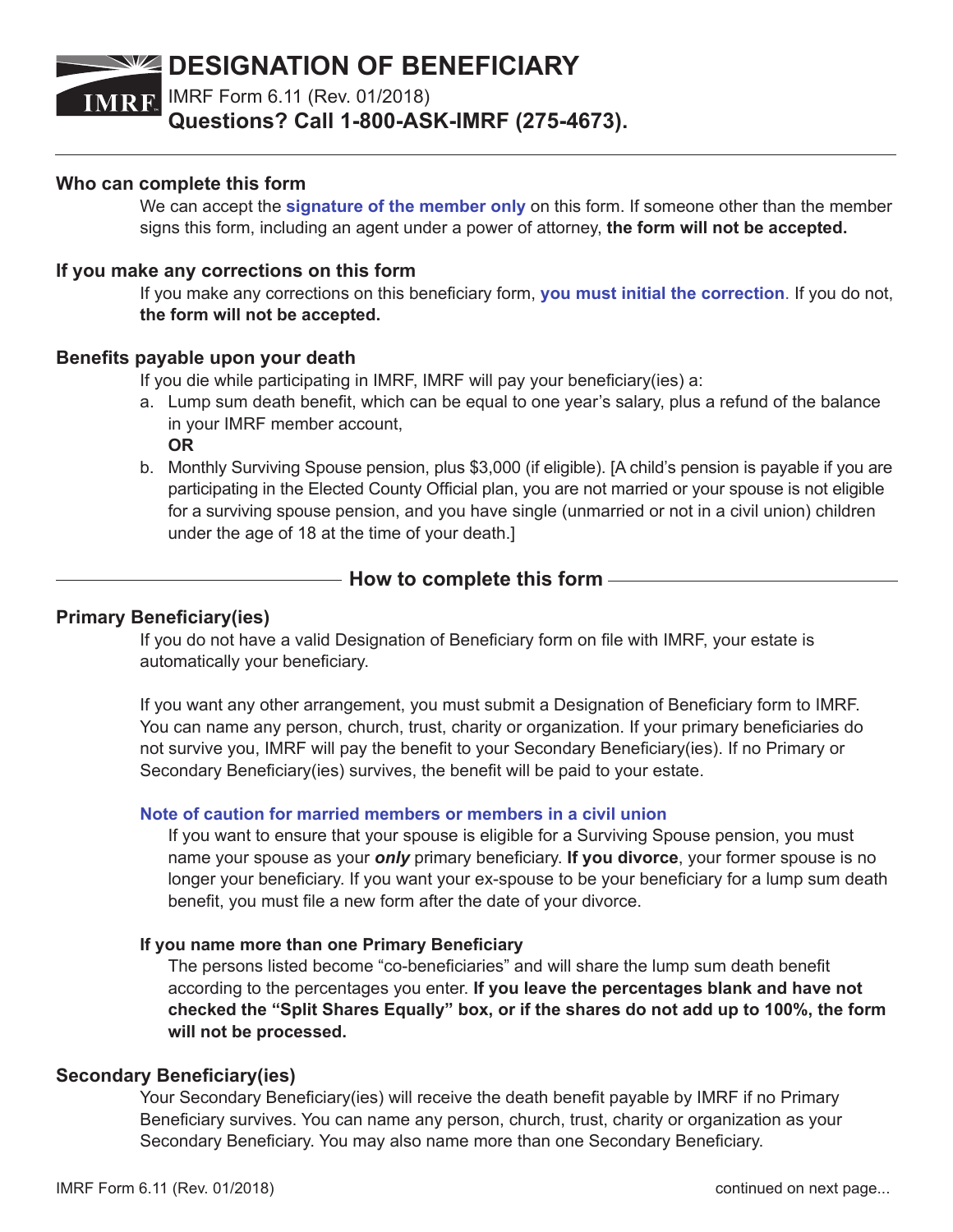**If you are naming someone considered a minor (either under age 18 OR age 21—read below)** You have two options to choose how benefits will be paid to a beneficiary who is considered a minor:

- Name your beneficiary on this form. In this case, if your beneficiary is 18 or older at the time of your death, the benefit payment will be paid directly to him/her. If your beneficiary is under the age of 18, the benefit payment will be paid in care of his/her legal guardian.
- Name a custodian for your beneficiary on this form, under the Illinois Uniform Transfer to Minors Act (IUTMA). The custodian must be 21 years of age or older. In this case, if your beneficiary is 21 or older at the time of your death, the benefit payment will be paid directly to him/her. If your beneficiary is under the age of 21, the benefit payment will be paid in care of the person you named as your beneficiary's custodian. The IUTMA option:
	- Allows you to direct the benefit payment to someone other than the minor's guardian.
	- Prevents your beneficiary from receiving a benefit payment directly until he/she is age 21.

To name an individual as a custodian under IUTMA, enter the name of the individual on this form, followed by the words "as custodian for (name of minor) under the IUTMA."

#### **If a named beneficiary does not survive**

If a named beneficiary does not survive, his or her shares will be distributed among any surviving beneficiaries you named on this form. However, if you want his or her shares to be distributed to his or her heirs by bloodline (not a spouse), add "per stirpes" after the beneficiary's name.

#### **If you are naming a trust**

Please provide the number and/or date of the trust.

#### **Signature, date and returning the completed form**

You must sign, date, and file this form with IMRF. You can mail or fax the completed form to IMRF directly. The information on this form does not become effective **until your form has been received and approved by IMRF's Oak Brook or Springfield office.** 

You can complete this Designation of Beneficiary form online through your Member Access account. Visit **www.imrf.org**.

#### **How to find your IMRF Member ID**

To protect your personal information, IMRF has assigned you a unique seven digit identification number for you to use in place of your Social Security Number on all forms you send to IMRF. You can find your IMRF Member ID Number in your Member Access account at www.imrf.org. Your Member ID Number is also printed on all correspondence IMRF sends you, including your annual member statement.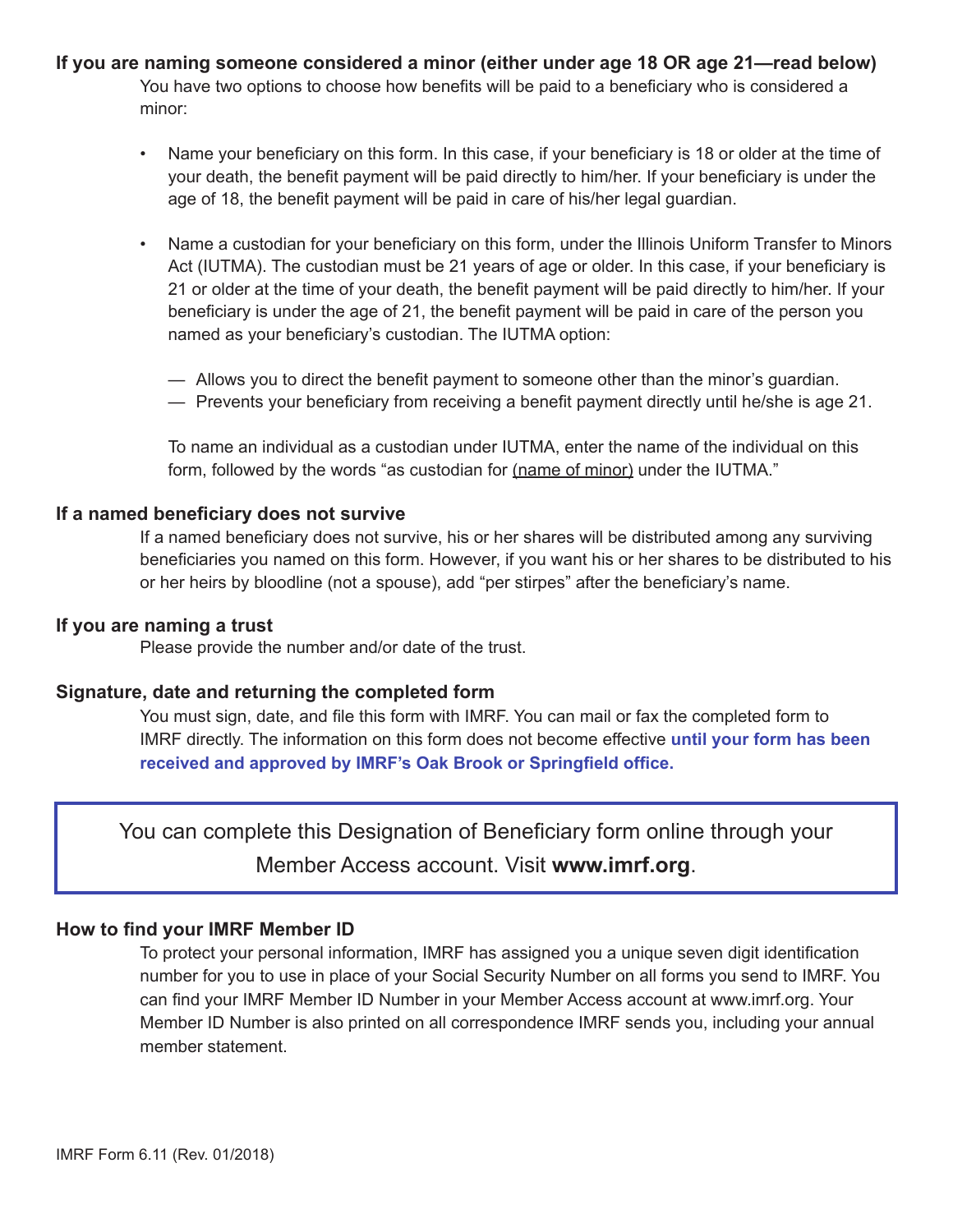## **NW DESIGNATION OF BENEFICIARY**

IMRF Form 6.11 (Rev. 01/2018) *Please print—use black ink*

| <b>BOX 1. MEMBER INFORMATION</b>                                                                                                                                                                                |                                                           |                                                                                                                                                                                                    |              |                                                                                            |                                                                                            |  |
|-----------------------------------------------------------------------------------------------------------------------------------------------------------------------------------------------------------------|-----------------------------------------------------------|----------------------------------------------------------------------------------------------------------------------------------------------------------------------------------------------------|--------------|--------------------------------------------------------------------------------------------|--------------------------------------------------------------------------------------------|--|
| Last Name                                                                                                                                                                                                       | Middle Initial<br><b>First Name</b><br>Jr., Sr., II, etc. |                                                                                                                                                                                                    |              | <b>IMRF Member ID</b>                                                                      |                                                                                            |  |
| Street (Mailing) Address                                                                                                                                                                                        |                                                           | City, State, and Zip (zip+4 if known)                                                                                                                                                              |              |                                                                                            |                                                                                            |  |
| Telephone                                                                                                                                                                                                       | <b>Cell Phone</b>                                         |                                                                                                                                                                                                    | Email*       |                                                                                            |                                                                                            |  |
|                                                                                                                                                                                                                 |                                                           | *If you have an IMRF Member Access account, you must update your email through Member Access                                                                                                       |              |                                                                                            |                                                                                            |  |
| Birthdate (MM/DD/YYYY)                                                                                                                                                                                          | <b>Marital Status</b>                                     | <b>Never Married</b>                                                                                                                                                                               |              | <b>Gender of Spouse</b><br>Married                                                         |                                                                                            |  |
|                                                                                                                                                                                                                 | <b>Civil Union</b>                                        | <b>Divorced</b>                                                                                                                                                                                    | Widowed      | Male                                                                                       | Female                                                                                     |  |
| <b>First Name</b><br>Middle Initial<br>Spouse's Last Name<br>Marriage/Civil Union Date (MM/DD/YYYY)<br>Maiden (if applicable)                                                                                   |                                                           |                                                                                                                                                                                                    |              |                                                                                            |                                                                                            |  |
| <b>Important: IMRF will NOT process this form</b> if the total of all shares in Box 2 does not equal 100% and there is more than                                                                                |                                                           | one primary beneficiary, or if you leave the percentages blank and have not checked the "Split Shares Equally"<br>box. This also applies to Box 3 if you name more than one secondary beneficiary. |              |                                                                                            |                                                                                            |  |
| <b>BOX 2. PRIMARY BENEFICIARY(IES)</b><br>(For your spouse to be eligible for a Surviving Spouse pension, he/she must be your ONLY primary beneficiary.)<br>Refer to instructions if naming a minor or a trust. |                                                           |                                                                                                                                                                                                    |              | Enter the % share to each<br>beneficiary below OR check the<br>"Split Shares Equally" box. |                                                                                            |  |
| <b>First Name</b><br>Last Name                                                                                                                                                                                  | Middle Initial                                            | Social Security Number<br>(optional)                                                                                                                                                               | Relationship | % Share<br>to each                                                                         | <b>Split Shares</b><br><b>OR</b><br>Equally                                                |  |
|                                                                                                                                                                                                                 |                                                           |                                                                                                                                                                                                    |              |                                                                                            |                                                                                            |  |
|                                                                                                                                                                                                                 |                                                           |                                                                                                                                                                                                    | <b>TOTAL</b> | 100%                                                                                       | 100%                                                                                       |  |
| <b>BOX 3. SECONDARY BENEFICIARY(IES)</b><br>(Will receive IMRF death benefits if no Primary Beneficiary survives.)<br>Refer to instructions if naming a minor or a trust.                                       |                                                           |                                                                                                                                                                                                    |              |                                                                                            | Enter the % share to each<br>beneficiary below OR check the<br>"Split Shares Equally" box. |  |
| Last Name<br><b>First Name</b>                                                                                                                                                                                  | Middle Initial                                            | Social Security Number<br>(optional)                                                                                                                                                               | Relationship | % Share<br>to each                                                                         | Split Shares<br>OR <sup>'</sup><br>Equally                                                 |  |
|                                                                                                                                                                                                                 |                                                           |                                                                                                                                                                                                    |              |                                                                                            |                                                                                            |  |
|                                                                                                                                                                                                                 |                                                           |                                                                                                                                                                                                    |              |                                                                                            |                                                                                            |  |
|                                                                                                                                                                                                                 |                                                           |                                                                                                                                                                                                    | <b>TOTAL</b> | 100%                                                                                       | 100%                                                                                       |  |
| <b>BOX 4. Signature</b> (WRITE, DO NOT TYPE OR PRINT) of <b>member only.</b><br>(Form will not be accepted if someone other than member signs form.)                                                            |                                                           |                                                                                                                                                                                                    |              |                                                                                            |                                                                                            |  |
|                                                                                                                                                                                                                 |                                                           |                                                                                                                                                                                                    | Date         |                                                                                            |                                                                                            |  |
|                                                                                                                                                                                                                 |                                                           | Read the conditions on the next page. Completed form may be mailed to:<br>IMRF, 2211 York Road, Suite 500, Oak Brook, Illinois 60523-2337                                                          |              |                                                                                            |                                                                                            |  |

Member Services Representatives: 1-800-ASK-IMRF (275-4673) FAX: 630-706-4289

IMRF Form 6.11 (Rev. 01/2018) *www.imrf.org*